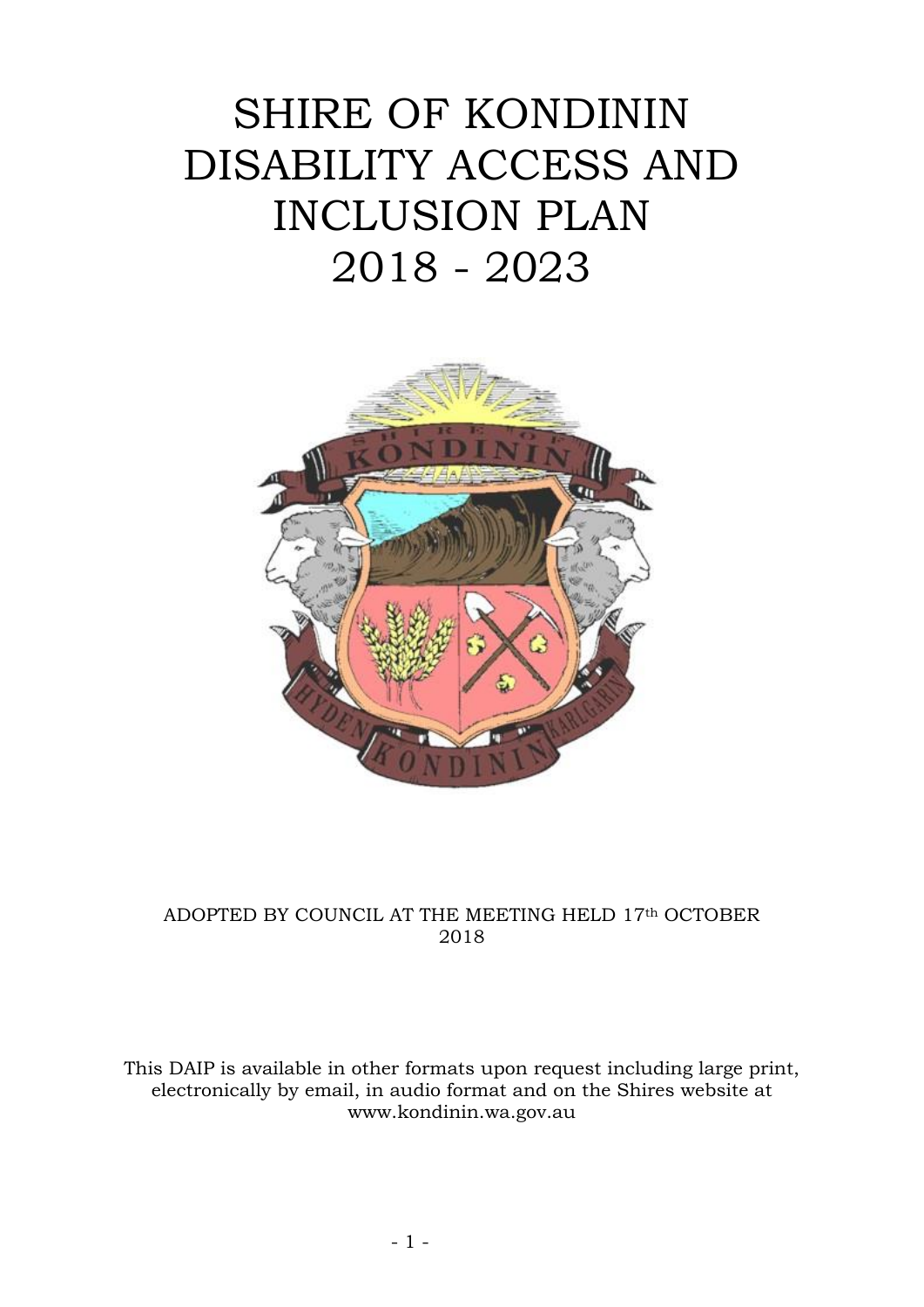#### Introduction

The Shire of Kondinin is a small rural local government authority comprising of an area of 7340 square kilometres with an approximate population of 1045 people (2016 Census). The shire consists of 3 townsites namely Kondinin, Karlgarin and Hyden. The main industries in the Shire are cropping, livestock and tourism.

Within the Shire of Kondinin there is estimated to be a small number of people with disability of varying degrees and severity. The exact number is not known however most are known within the community.

The Western Australian Disability Services Act (1993) requires all Local Governments to develop and implement a Disability Access and Inclusion Plan (DAIP) to ensure that people with disabilities have equal access to facilities and services.

Other legislation underpinning access and inclusion includes the Western Australia Equal Opportunity Act (1984) and the Commonwealth Disability Discrimination Act 1992 (DDA), both of which make discrimination on the basis of a persons disability illegal.

The Shire of Kondinin has adopted the following Disability Access & Inclusion Plan to ensure that people with disability can access council facilities, functions and services. The Disability Access and Inclusion Plan is subject to annual review and may be amended and extended as priorities and needs change in the future.

The plan includes:

- Information on council functions, facilities and services (both in-house and contracted).
- $\triangleright$  A policy statement about council's commitment to addressing the issue of access for people with disability, their families, carers, disability organisations and relevant community groups.
- $\triangleright$  A description of the process used to consult with people with disability, their families, carers, disability organisations and relevant community groups.
- $\triangleright$  The identification of objectives and strategies to overcome barriers that people with disability identified during the consultation process.
- $\triangleright$  Dates and the identification of the persons responsible for the proposed strategies.
- A method of review and evaluation of the plan.
- $\triangleright$  Information about how the plan is being communicated to staff and people with disability.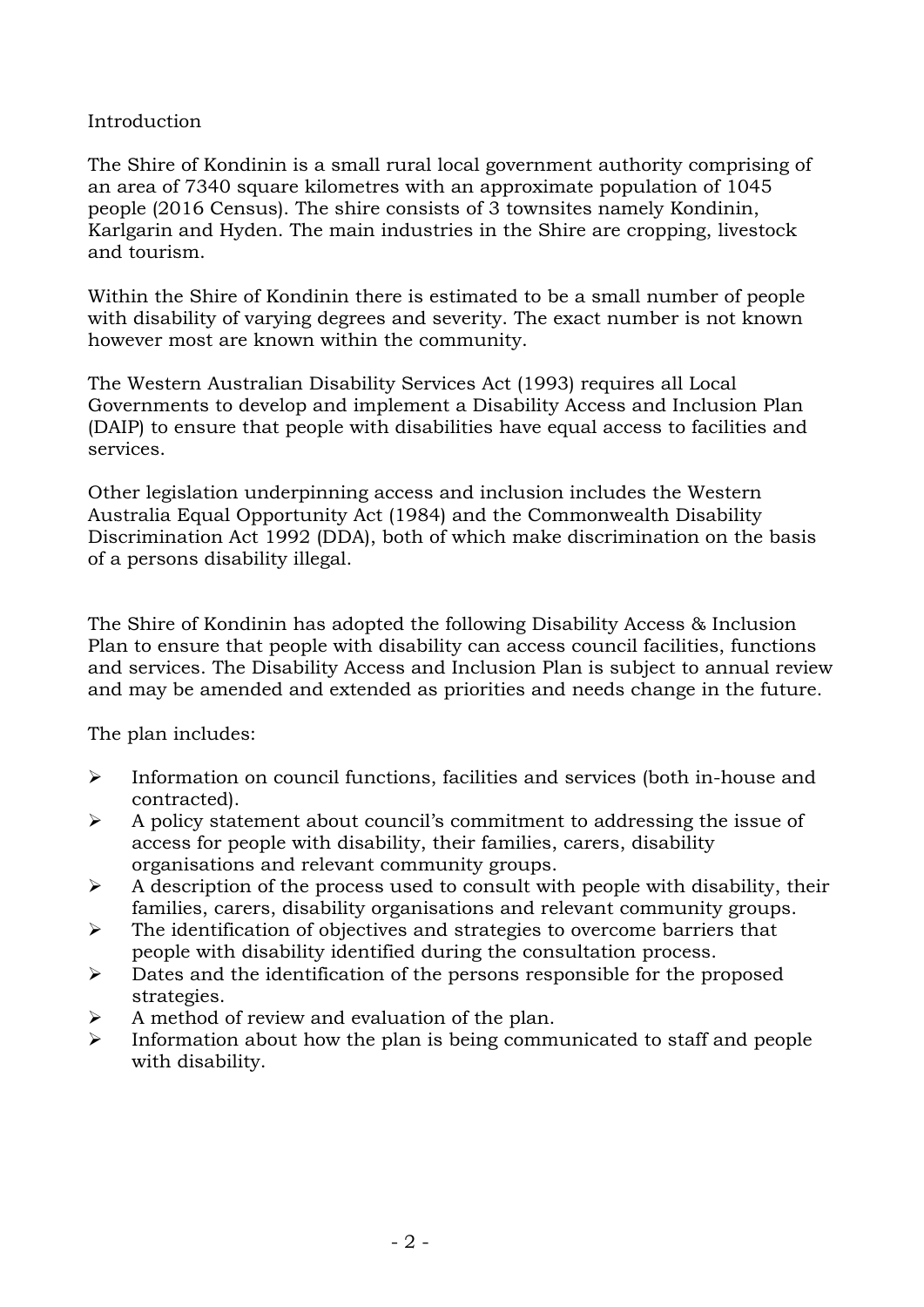#### **Significant achievements of the Shire of Kondinin Disability Access and Inclusion Plan 2013-2018**

Since 2013 the Shire of Kondinin has developed and implemented plans to improve access and inclusion including:

- An automatic opening door has been installed at the Kondinin Administration building.
- Access to public toilets in Hyden has been upgraded to include a sealed pathway.
- Better lighting has been installed to access the public toilets.
- A sealed pathway linking Westcourt Retirement Village to the Kondinin Medical facilities has been installed.
- The Shire libraries have a range of large print and audio books available to people with hearing and sight disabilities.
- Upgraded toilet facilities at the Kondinin Caravan Park, Hyden Community Recreation Centre and Wave Rock.
- A disabled access chalet was installed at the Kondinin Caravan Park.
- Planning was commenced on extensions to the Kondinin Community Recreation Centre to include Universal Access Toilets.
- Shire Administration has provided transport for people with disability to access the ANZAC dawn service held on top of Yeerakine Rock.

# **1. Responsibility for the planning process**

The responsibility for preparing the Disability Access & Inclusion Plan was delegated to the Deputy Chief Executive Officer for the Shire of Kondinin.

In preparing the Disability Access & Inclusion Plan the Deputy Chief Executive Officer consulted with individual councillors when required and relevant people throughout the community to provide input into the preparation of the plan. People with disability, carers and family members were encouraged to participate.

## **2. Functions, Facilities and Services (both in-house and contracted) provided by the Shire of Kondinin**

Services to Property: construction and maintenance of roads, footpaths and cycle facilities, land drainage and development, waste collection and disposal, litter control, street cleaning, planting and caring for trees, street lighting and bushfire control.

Services to the Community: including provision and maintenance of playing areas and reserves, parks and gardens, management of the swimming pool, library and information services, medical centre, environmental health services and engineering services.

Regulatory Services: including town planning, health, building approvals for construction, additions and alterations and ranger services.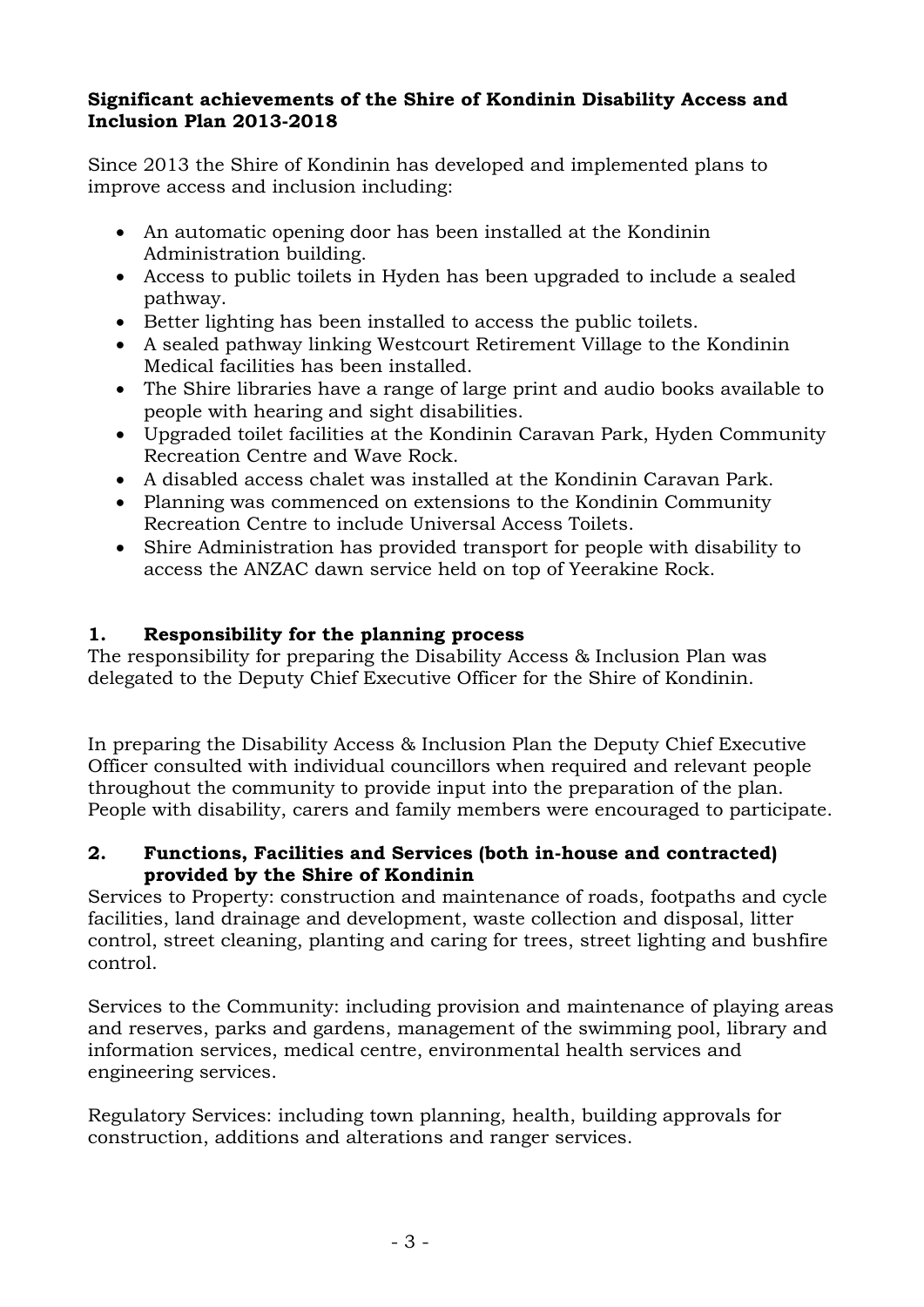General Administration: including the provision of general information to the public and the lodging of complaints, traffic licensing, payment of rates and inspection services.

Processes of Government: including ordinary and special council and committee meetings, elector meetings and election of council members.

## **3. Access Policy Statement for People with Disability, their families and carers**

The Shire of Kondinin is committed to ensuring that the community is an accessible community for people with disability, their families and carers.

The Shire of Kondinin believes that people with disability, their families and carers who live in country areas should be supported to remain in the community of their choice.

The Shire of Kondinin is committed to consulting with people with disability, their families and carers where required, and disability organisations to ensure that barriers to access are addressed properly.

The Shire of Kondinin is committed to achieving the following outcomes:

## **Outcome 1:**

## **People with disability have the same opportunities as other people to access the services of, and any events organised by, the Shire of Kondinin**

Existing functions, facilities, events and services are adapted to meet the needs of people with disability.

Council will endeavour to be adaptable in responding to the barriers experienced by people with various disabilities, including people with physical, sensory, cognitive and psychiatric disabilities.

Council will ensure that all policies and practices that govern the operation of council facilities, functions and services are consistent with council's policy on access.

# **Outcome 2:**

## **People with disability have the same opportunities as other people to access the buildings and other facilities of the Shire of Kondinin**

Access to buildings and facilities are improved

Council will undertake to incorporate the priorities regarding access for people with disability, identified during the consultations, into its submission for capital works improvement program. Modifications will commence as funds are made available.

Council will undertake to liaise with developers to increase their awareness of the access requirements of people with disability.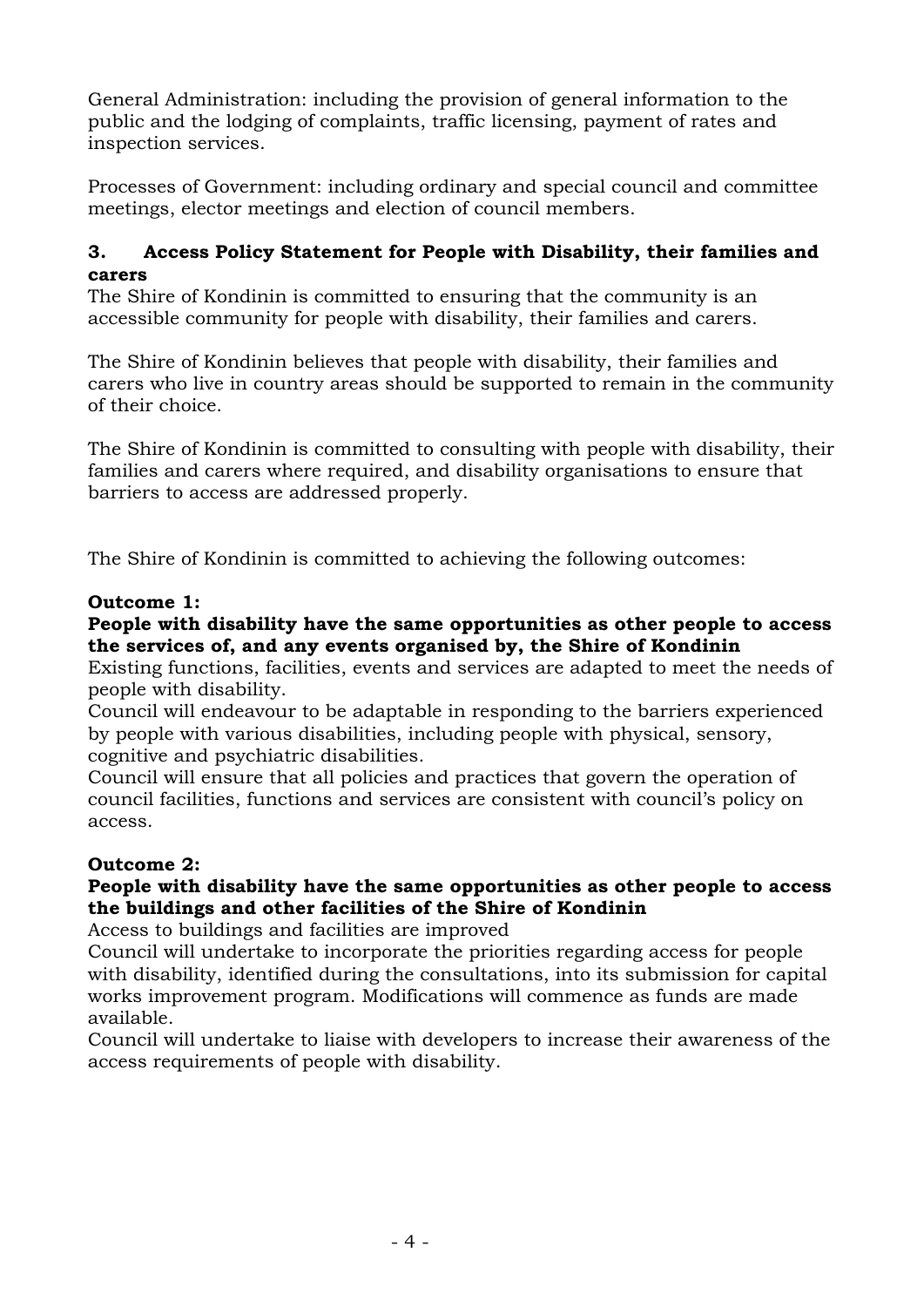## **Outcome 3:**

#### **People with disability receive information from a public authority in a format that will enable them to access the information as readily as other people are able to access it.**

Information about functions, facilities and services is provided in formats, which will meet the communication requirements of people with disability.

Council will produce all of its information on council facilities, functions and services using clear and concise language.

Council will advise the community that, upon request, information about council facilities, functions and services can be made available in alternative formats, such as large print and audio cassette.

#### **Outcome 4:**

#### **People with disability receive the same level and quality of service from the staff at the Shire of Kondinin as other people receive from the staff at the Shire.**

Staff awareness of the needs of people with disability and skills in delivering advice and services are improved.

Council will undertake to ensure that staff are aware of the key access needs of residents with disability and people with disability who visit the local government area in relation to the provision of all services.

Where required, council seek expert advice from the disability field on how to meet the access needs of people with disability.

## **Outcome 5:**

## **People with disability have the same opportunities as other people to make complaints to the Shire of Kondinin.**

People with disability have the same opportunities as other people to make complaints to a public authority and Council will ensure that grievance mechanisms are accessible for people with disabilities and are acted upon.

## **Outcome 6:**

#### **People with disability have the same opportunities as other people to participate in any public consultation by the Shire of Kondinin.**

Opportunities for people with disability to participate in public consultations and decision making processes are provided.

Council will ensure that information is available in clear and concise language on how residents can participate in decision making processes and public consultations.

Council will advise the community that this information can be made available in alternative formats upon request.

Council will also undertake to support people with disability to attend meetings of council.

#### **Outcome 7:**

People with disability have the same opportunities as other people to obtain and maintain employment the Shire of Kondinin.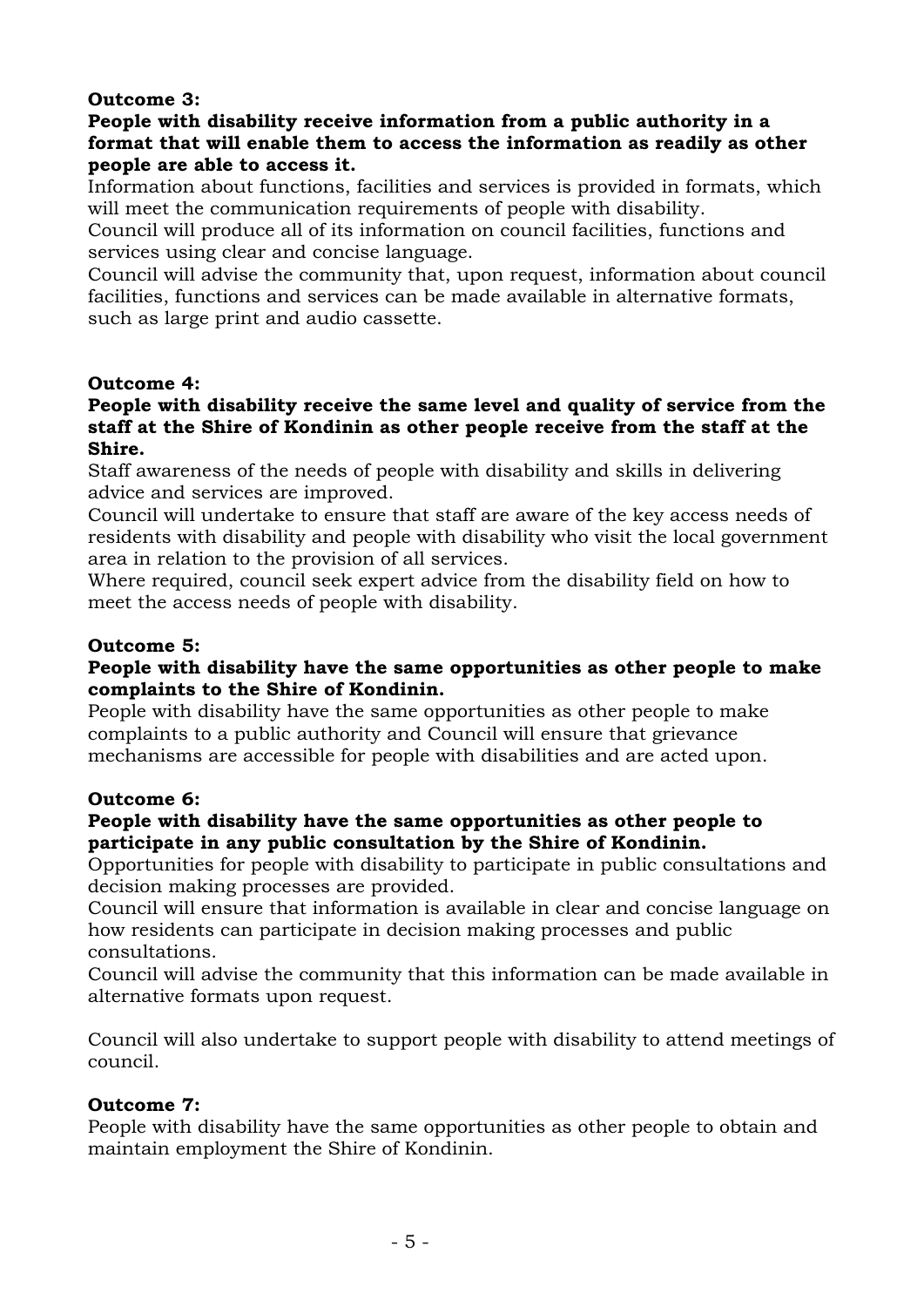# **4. Consultation Process**

In June 2018, the local community was informed through Australia Post and the Shire newsletter and town publications that Council was reviewing its Disability Access and Inclusion Plan to address and identify barriers that people with disability and their families experience in accessing councils functions, services and facilities.

Letters were forwarded to all residents throughout the community advising that Council is in the process of reviewing its Disability Access and Inclusion Plan. Residents were given the opportunity to make submissions to council on identifying barriers that people with disability experience in accessing council's functions, services and facilities. Organisations contacted included:

- $\triangleright$  Kondinin Aged Care Facility.
- $\blacktriangleright$  Home and Community Care.
- Westcourt Retirement Village.
- $\triangleright$  Silver Chain
- $\triangleright$  Kondinin Hospital

Survey forms were distributed to all residents in the community via Australia Post. Residents were asked to identify any problems they had in using council facilities, services and functions. A total of 13 survey forms were received. The respondents included 4 people with disability, 2 carers/family members of people with a disability and 7 from interested members of the public. The overarching response was that a greater importance be placed on the installation and maintenance of footpaths throughout the Shire. Comments were also made regarding the accessibility of some buildings and the provision of disabled toilets. Some of these concerns raised in the comments were already being addressed and planned by the Shire.

## **5**. **Objectives and strategies identified to overcome barriers**

## **Outcome 1:**

## **People with disability have the same opportunities as other people to access the services of, and any events organised by, the Shire of Kondinin**

Existing functions, facilities and services are adapted to meet the needs of people with disability.

Objective: Council to adapt services to ensure that they are accessible to people with disability.

| <b>FUNCTIONS</b><br><b>FACILITIES</b><br><b>SERVICES</b> | <b>BARRIERS</b>                                                                           | <b>STRATEGIES</b>                                        | <b>TIMELINE</b><br>(COMPLETION<br>DATE) | <b>RESPONSIBILITY</b>     |
|----------------------------------------------------------|-------------------------------------------------------------------------------------------|----------------------------------------------------------|-----------------------------------------|---------------------------|
| Rubbish<br>Removal                                       | People with<br>mobility<br>problems<br>unable to<br>bring<br>rubbish bins<br>to road side | Alternative<br>arrangements<br>can be made on<br>request | Ongoing                                 | Deputy CEO/<br><b>MOW</b> |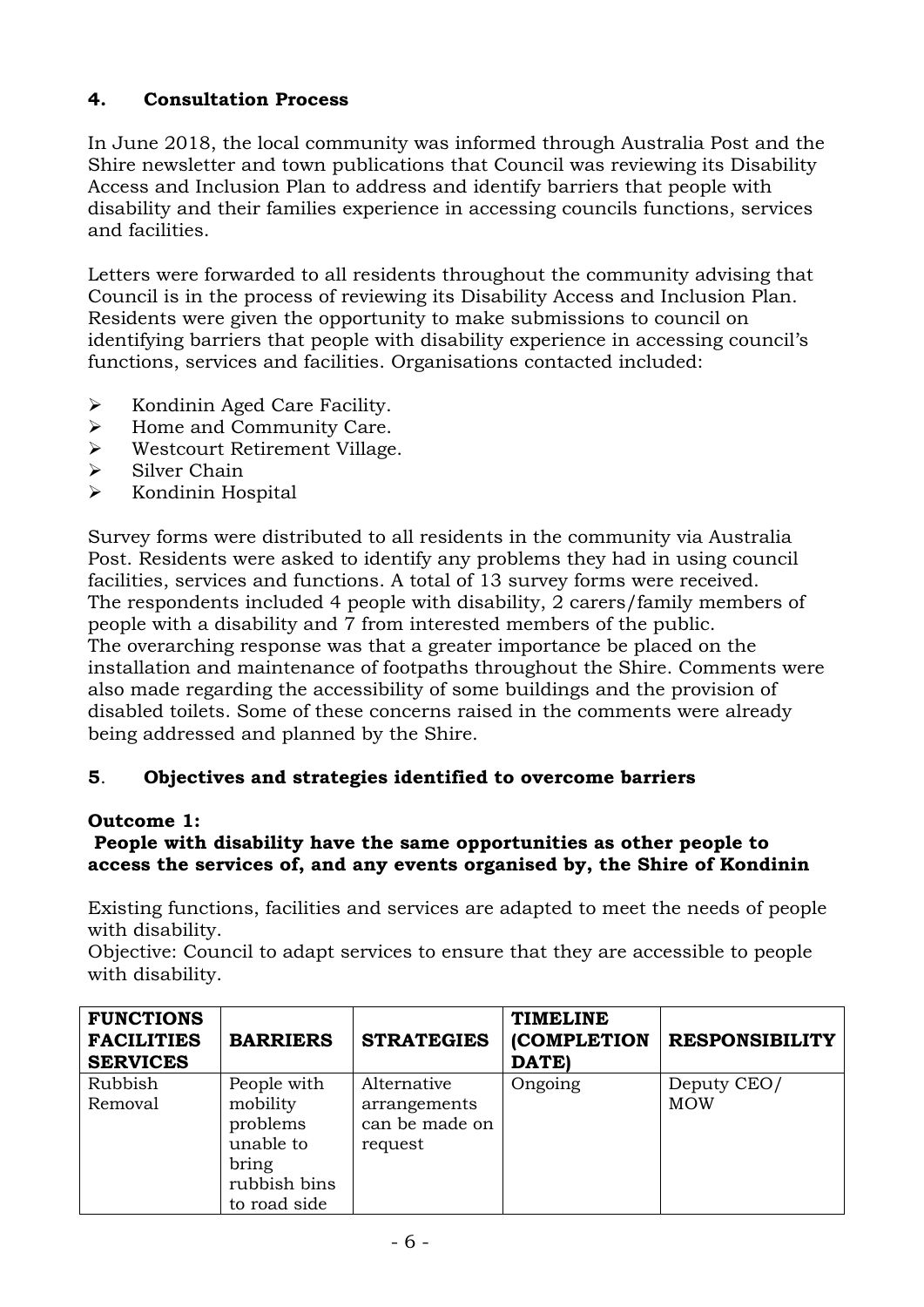| Council<br>functions,<br>facilities and<br>services | Limited<br>access<br>facilities | Ensure all<br>buildings,<br>facilities and<br>services are<br>accessible to<br>people with<br>disability | Ongoing | All staff |
|-----------------------------------------------------|---------------------------------|----------------------------------------------------------------------------------------------------------|---------|-----------|
|                                                     |                                 | including local                                                                                          |         |           |
|                                                     |                                 | events.                                                                                                  |         |           |

## **Outcome 2:**

## **People with disability have the same opportunities as other people to access the buildings and other facilities of the Shire of Kondinin**

Access to buildings and facilities are improved Objective: Council to ensure that all buildings and facilities are accessible.

| (The relevant Australian Standards will be consulted in the development and |  |
|-----------------------------------------------------------------------------|--|
| implementation of the following stages.                                     |  |

| <b>FUNCTIONS</b><br><b>FACILITIES</b><br><b>SERVICES</b> | <b>BARRIERS</b>                                    | <b>STRATEGIES</b>                                                                                                                                                                                         | <b>TIMELINE</b><br><b>(COMPLETION</b><br>DATE) | <b>RESPONSIBILITY</b> |
|----------------------------------------------------------|----------------------------------------------------|-----------------------------------------------------------------------------------------------------------------------------------------------------------------------------------------------------------|------------------------------------------------|-----------------------|
|                                                          |                                                    |                                                                                                                                                                                                           |                                                |                       |
| Kondinin<br>Medical<br>Centre                            | Main door is<br>heavy and<br>difficult to<br>open  | Install<br>automatic door<br>when budget<br>allows                                                                                                                                                        | 2018/19                                        | CEO/DCEO/MOF          |
| Kondinin<br>Community<br>Recreation<br>Centre            | No disabled<br>toilet<br>facilities are<br>present | <b>KCRC</b> is<br>currently<br>undergoing<br>expansion and<br>the addition of<br>a UAT and<br>ambulant toilet<br>facilities are<br>included as<br>well as<br>compliant<br>entry doors to<br>the facility. | 2018/19                                        | <b>DCEO</b>           |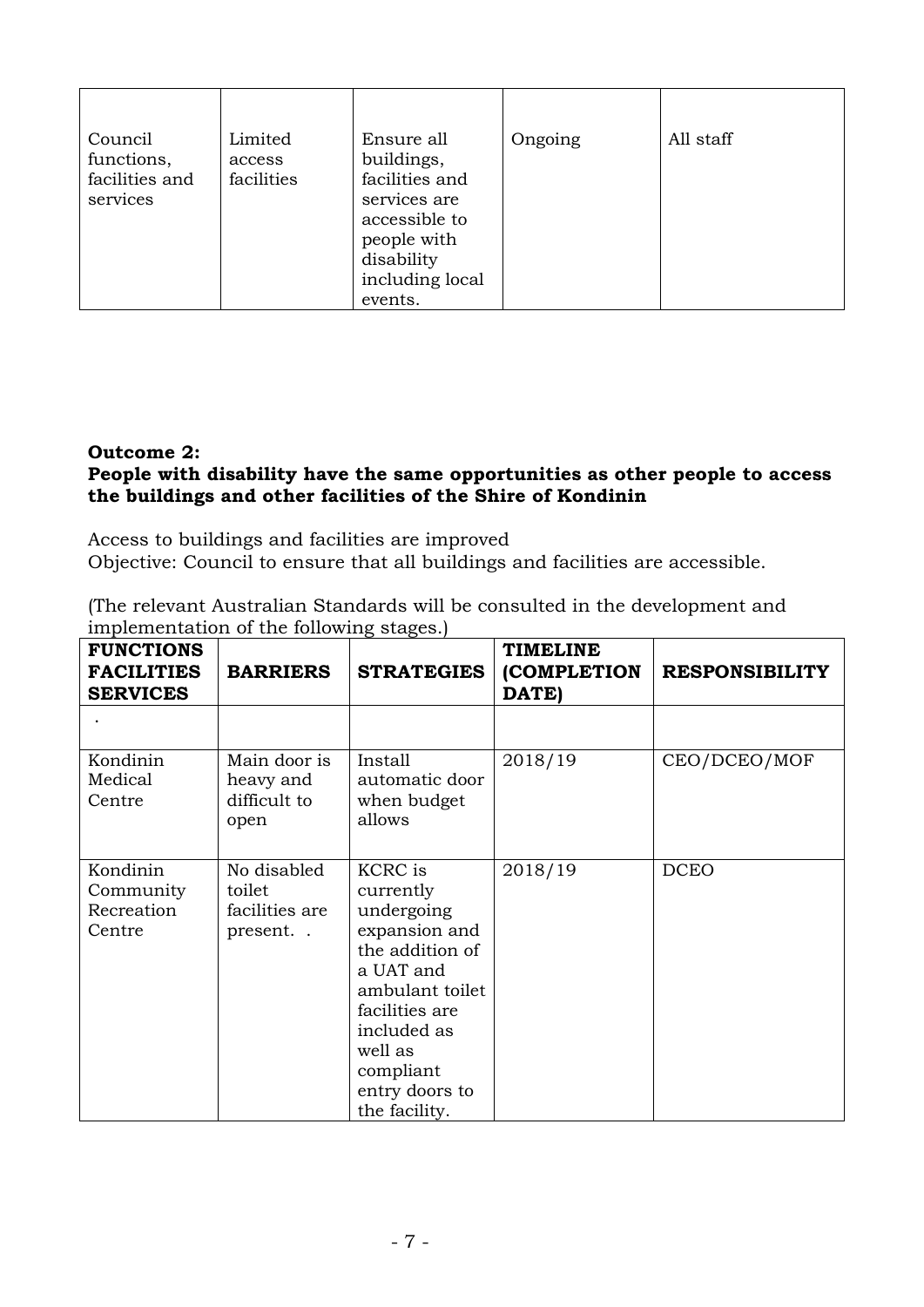| Access to<br>buildings | Some<br>buildings<br>have limited<br>access         | Ensure that all<br>new or<br>development<br>Works provide<br>access to<br>people with<br>disability<br>where practical | Ongoing        | CEO, DCEO, MPD |
|------------------------|-----------------------------------------------------|------------------------------------------------------------------------------------------------------------------------|----------------|----------------|
| Vehicle<br>parking     | Limited<br>parking for<br>people with<br>disability | Undertake an<br>audit of<br><b>ACROD</b> bays<br>And implement<br>program to<br>provide where<br>necessary             | 30th June 2019 | <b>MOW</b>     |

#### **Outcome 3:**

#### **People with disability receive information from a public authority in a format that will enable them to access the information as readily as other people are able to access it.**

Information about functions, facilities and services is provided in formats, which will meet the communication requirements of people with disability.

#### Objective:

All information about Council functions, facilities and services to use clear and concise language and to be made in accessible formats.

| <b>FUNCTIONS</b><br><b>FACILITIES</b><br><b>SERVICES</b>             | <b>BARRIERS</b>                                                                                                                                                             | <b>STRATEGIES</b>                                                                                                                                                                                                         | <b>TIMELINE</b><br><b>(COMPLETION</b><br>DATE) | <b>RESPONSIBILITY</b> |
|----------------------------------------------------------------------|-----------------------------------------------------------------------------------------------------------------------------------------------------------------------------|---------------------------------------------------------------------------------------------------------------------------------------------------------------------------------------------------------------------------|------------------------------------------------|-----------------------|
| Applies to all<br>council<br>functions<br>facilities and<br>services | Information<br>about all<br>council<br>functions<br>and services<br>are not<br>available in<br>all formats<br>that are<br>accessible to<br>all people<br>with<br>disability | Council to<br>provide all<br>information in<br>clear, concise<br>language and to<br>be made<br>available on<br>request in:<br>$\triangleright$ Large Print<br>$\triangleright$ Audio<br>$\triangleright$ Computer<br>Disk | Ongoing                                        | <b>CEO</b>            |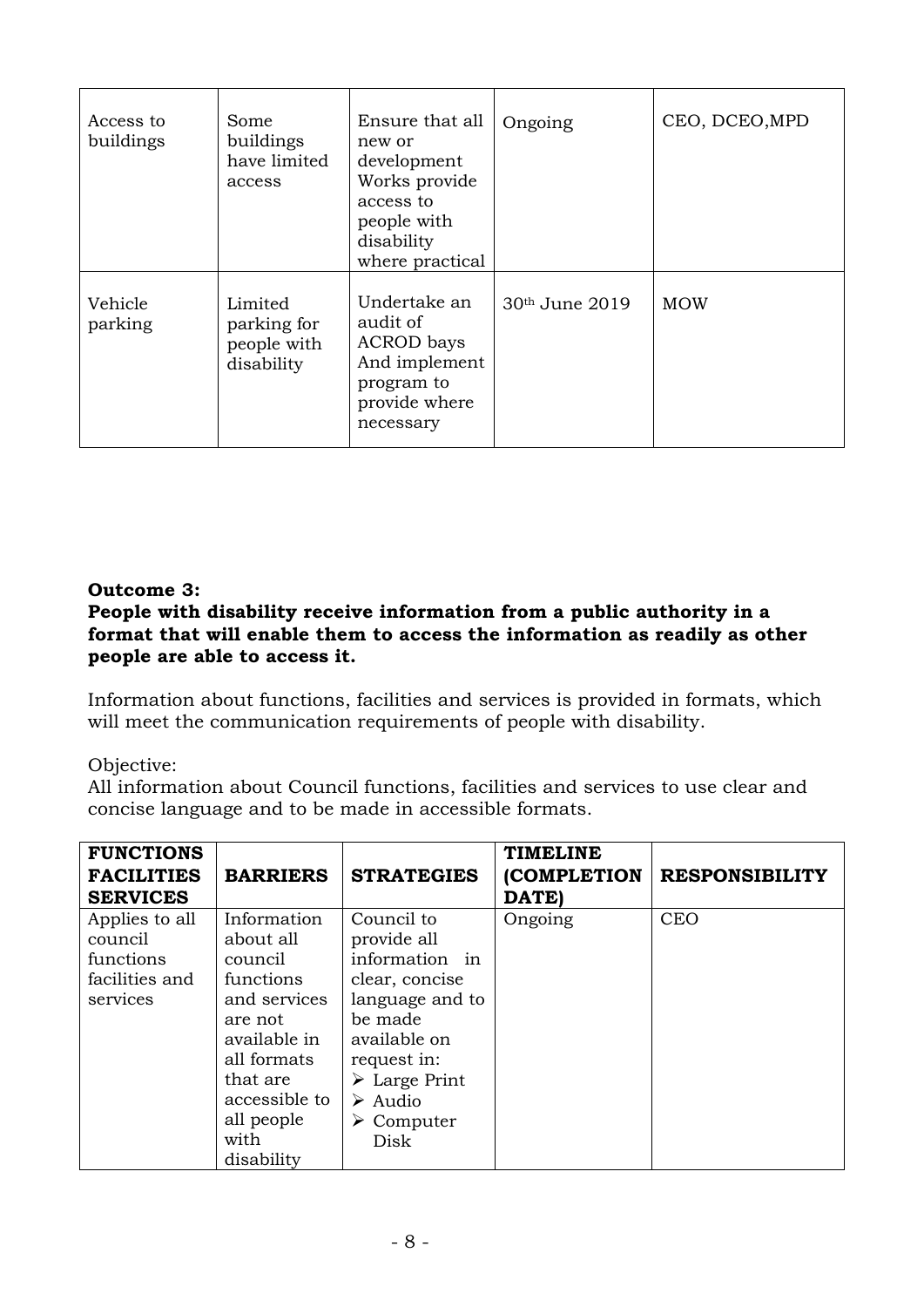#### **Outcome 4:**

#### **People with disability receive the same level and quality of service from the staff at the Shire of Kondinin as other people receive from the staff at the Shire.**

Staff awareness of the needs of people with disability and skills in delivering advice and services are improved.

#### Objective:

Council Officers to be equipped with information and skills to enable them to appropriately provide advice and services to people with disability.

| <b>FUNCTIONS</b><br><b>FACILITIES</b><br><b>SERVICES</b> | <b>BARRIERS</b>                                                                                                            | <b>STRATEGIES</b>                                                                                                                                                                                                                                                                                                                                                            | <b>TIMELINE</b><br>(COMPLETION<br>DATE) | <b>RESPONSIBILITY</b> |
|----------------------------------------------------------|----------------------------------------------------------------------------------------------------------------------------|------------------------------------------------------------------------------------------------------------------------------------------------------------------------------------------------------------------------------------------------------------------------------------------------------------------------------------------------------------------------------|-----------------------------------------|-----------------------|
| Applies to all<br>council<br>functions and<br>services   | Council<br>officers are<br>unsure as to<br>how to talk<br>to someone<br>with an<br>intellectual/<br>hearing<br>disability. | Ensure that all<br>new and<br>existing<br>employees and<br>elected<br>members are<br>aware of<br>disability and<br>access issues<br>and have to<br>skills to<br>provide<br>appropriate<br>services<br>through<br>necessary<br>training and<br>development.<br>Regular Staff<br>meetings to<br>reinforce the<br>need to listen<br>to residents<br>concerns and<br>complaints. | Ongoing                                 | CEO/DCEO              |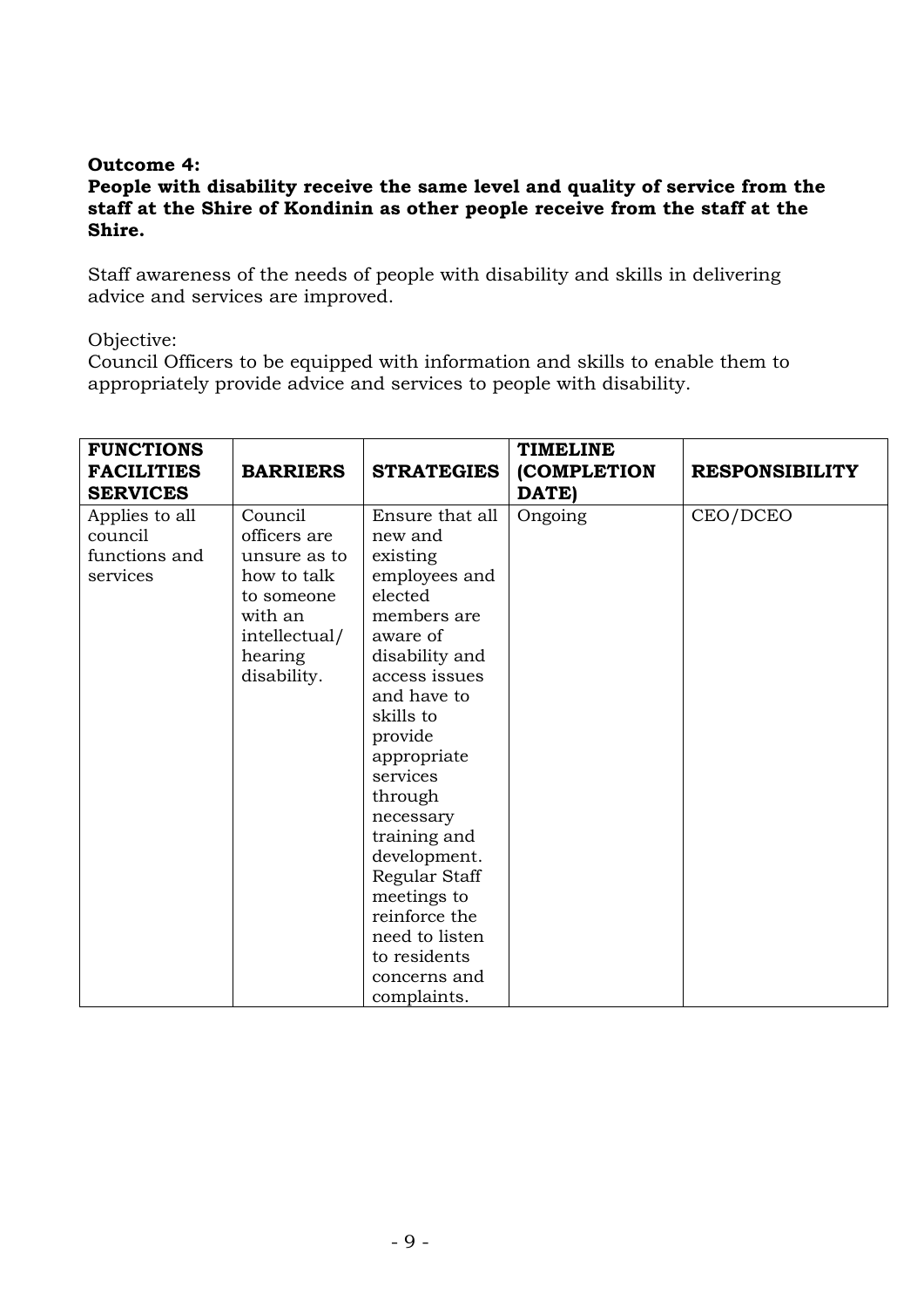# **Outcome 5:**

People with disability have the same opportunities as other people to make complaints to a public authority.

Objective:

Council will ensure that grievance mechanisms are accessible for people with disability and are acted upon.

| <b>FUNCTIONS</b><br><b>FACILITIES</b><br><b>SERVICES</b> | <b>BARRIERS</b>                                                                                        | <b>STRATEGIES</b>                                                                                                                                                                                                                                                                                                              | <b>TIMELINE</b><br>(COMPLETION<br>DATE) | <b>RESPONSIBILITY</b> |
|----------------------------------------------------------|--------------------------------------------------------------------------------------------------------|--------------------------------------------------------------------------------------------------------------------------------------------------------------------------------------------------------------------------------------------------------------------------------------------------------------------------------|-----------------------------------------|-----------------------|
| Processes of<br>Government                               | Lack of<br>information<br>about how<br>residents can<br>access the<br>decision<br>making<br>processes. | Council will<br>provide<br>information<br>about<br>complaint and<br>grievance<br>procedures in<br>clear, concise<br>language and<br>will make<br>these available<br>upon request.<br>Admin.to<br>ensure that<br>residents and<br>ratepayers are<br>kept informed<br>of the<br>outcomes of<br>their complaint<br>or grievances. | Ongoing                                 | <b>CEO</b>            |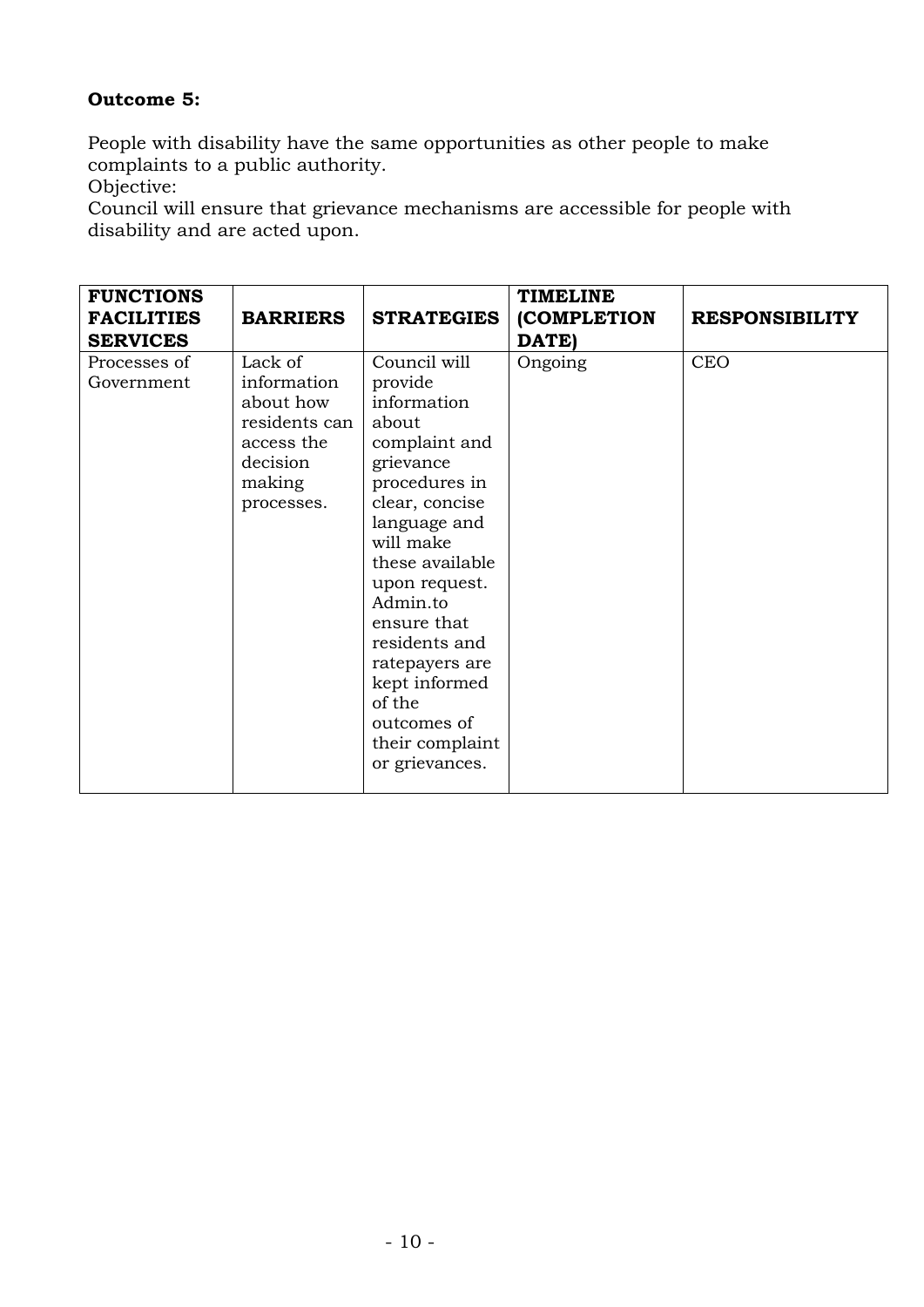## **Outcome 6:**

#### **People with disability have the same opportunities as other people to participate in any public consultation by the Shire of Kondinin.**

Opportunities for people with disability to participate in public consultations and decision making processes are provided.

Objective:

People with disability to be assisted to participate in decision making processes and community consultation processes

| <b>FUNCTIONS</b>  |                 |                              | <b>TIMELINE</b> |                       |
|-------------------|-----------------|------------------------------|-----------------|-----------------------|
|                   |                 |                              |                 |                       |
| <b>FACILITIES</b> | <b>BARRIERS</b> | <b>STRATEGIES</b>            | (COMPLETION     | <b>RESPONSIBILITY</b> |
| <b>SERVICES</b>   |                 |                              | DATE)           |                       |
| Processes of      | Lack of         | Council will                 | Ongoing         | CEO/DCEO/MPD          |
| Government        | information     | provide                      |                 | <b>MOW</b>            |
|                   | about how       | information                  |                 |                       |
|                   | residents can   | about planning               |                 |                       |
|                   | access the      | and electoral                |                 |                       |
|                   | decision        | processes                    |                 |                       |
|                   | making          | council                      |                 |                       |
|                   | process         | meetings in                  |                 |                       |
|                   |                 | clear, concise               |                 |                       |
|                   |                 | language and                 |                 |                       |
|                   |                 | will make                    |                 |                       |
|                   |                 | these                        |                 |                       |
|                   |                 | available, upon              |                 |                       |
|                   |                 | request in                   |                 |                       |
|                   |                 | alternative                  |                 |                       |
|                   |                 | formats                      |                 |                       |
|                   |                 | $\triangleright$ Large Print |                 |                       |
|                   |                 | $\triangleright$ Audio       |                 |                       |
|                   |                 | $\triangleright$ Computer    |                 |                       |
|                   |                 | Disk                         |                 |                       |
|                   |                 | Community                    |                 |                       |
|                   |                 | stakeholders                 |                 |                       |
|                   |                 | groups to be                 |                 |                       |
|                   |                 | formed when                  |                 |                       |
|                   |                 | necessary in                 |                 |                       |
|                   |                 | regard to                    |                 |                       |
|                   |                 | access and                   |                 |                       |
|                   |                 | inclusion.                   |                 |                       |
| Monitoring of     | Timely          | Administration               | Annually        | CEO/DCEO              |
| <b>DAIP</b>       | updates not     | to regularly                 |                 |                       |
| implementation    | being           | monitor the                  |                 |                       |
|                   | provided to     | progress of the              |                 |                       |
|                   | the public      | DAIP and keep                |                 |                       |
|                   |                 | the public                   |                 |                       |
|                   |                 | updated.                     |                 |                       |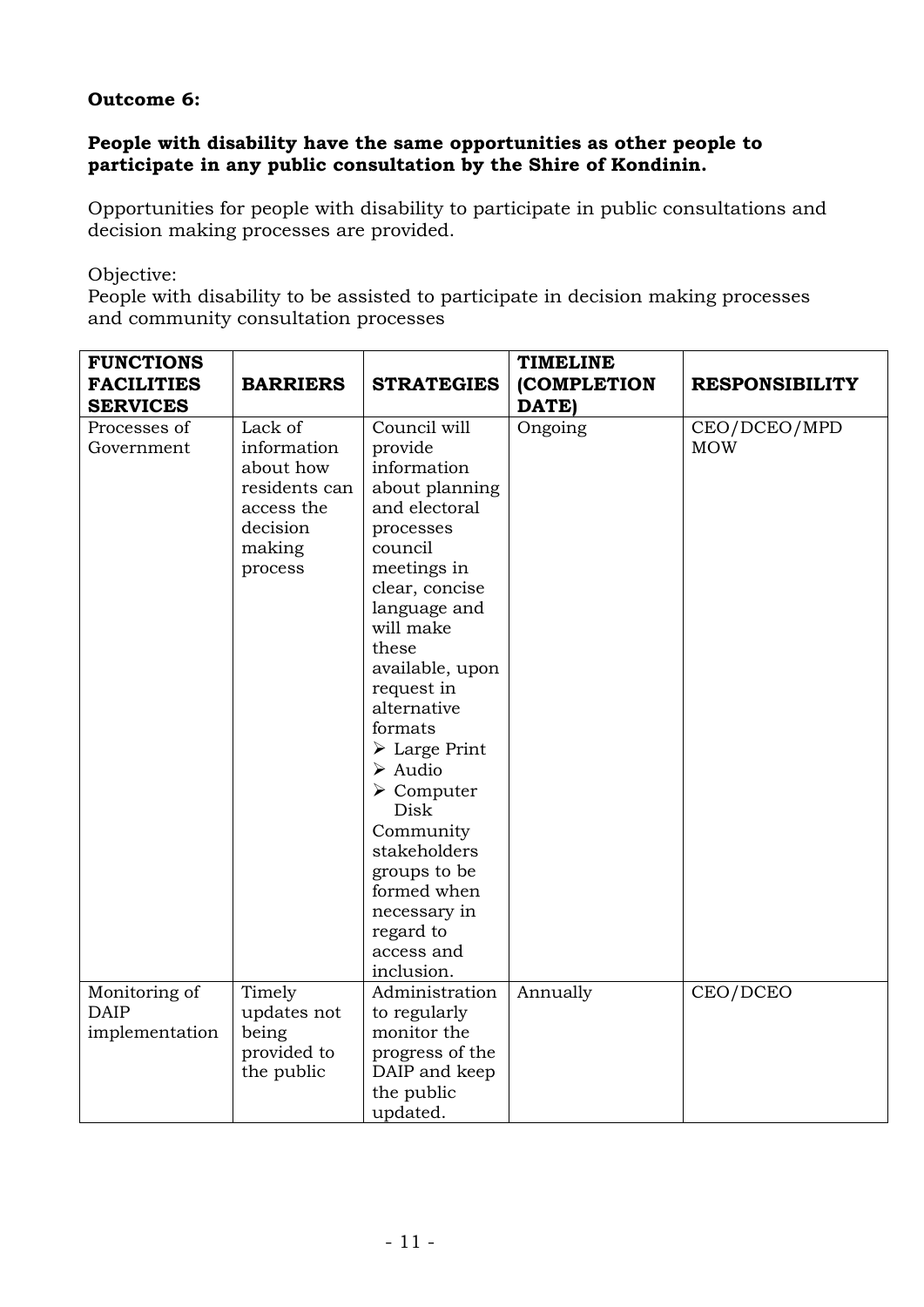# **Outcome 7:**

People with disability have the same opportunities as other people to obtain and maintain employment with the Shire of Kondinin.

Objective:

People with disability encouraged to seek employment with the Shire and all applicants will be judged on merit and ability.

| <b>FUNCTIONS</b><br><b>FACILITIES</b><br><b>SERVICES</b> | <b>BARRIERS</b>                                                | <b>STRATEGIES</b>                                                                                                                                                                                                                                                                                                                               | <b>TIMELINE</b><br>(COMPLETION<br>DATE)                          | <b>RESPONSIBILITY</b> |
|----------------------------------------------------------|----------------------------------------------------------------|-------------------------------------------------------------------------------------------------------------------------------------------------------------------------------------------------------------------------------------------------------------------------------------------------------------------------------------------------|------------------------------------------------------------------|-----------------------|
| Processes of<br>Government                               | People with<br>disability<br>unaware of<br>job<br>availability | Council will<br>encourage<br>applications<br>from people<br>with disability.<br>Make sure job<br>vacancies are<br>advertised in<br>alternative<br>formats.<br>Include Equal<br>Employment<br>Opportunity<br>Statement in<br>job adverts.<br>Review the<br>workforce Plan<br>to ensure<br>inclusion of<br>inclusive<br>recruitment<br>practices. | Ongoing. Subject<br>to suitability of<br>positions<br>available. | CEO/DCEO              |